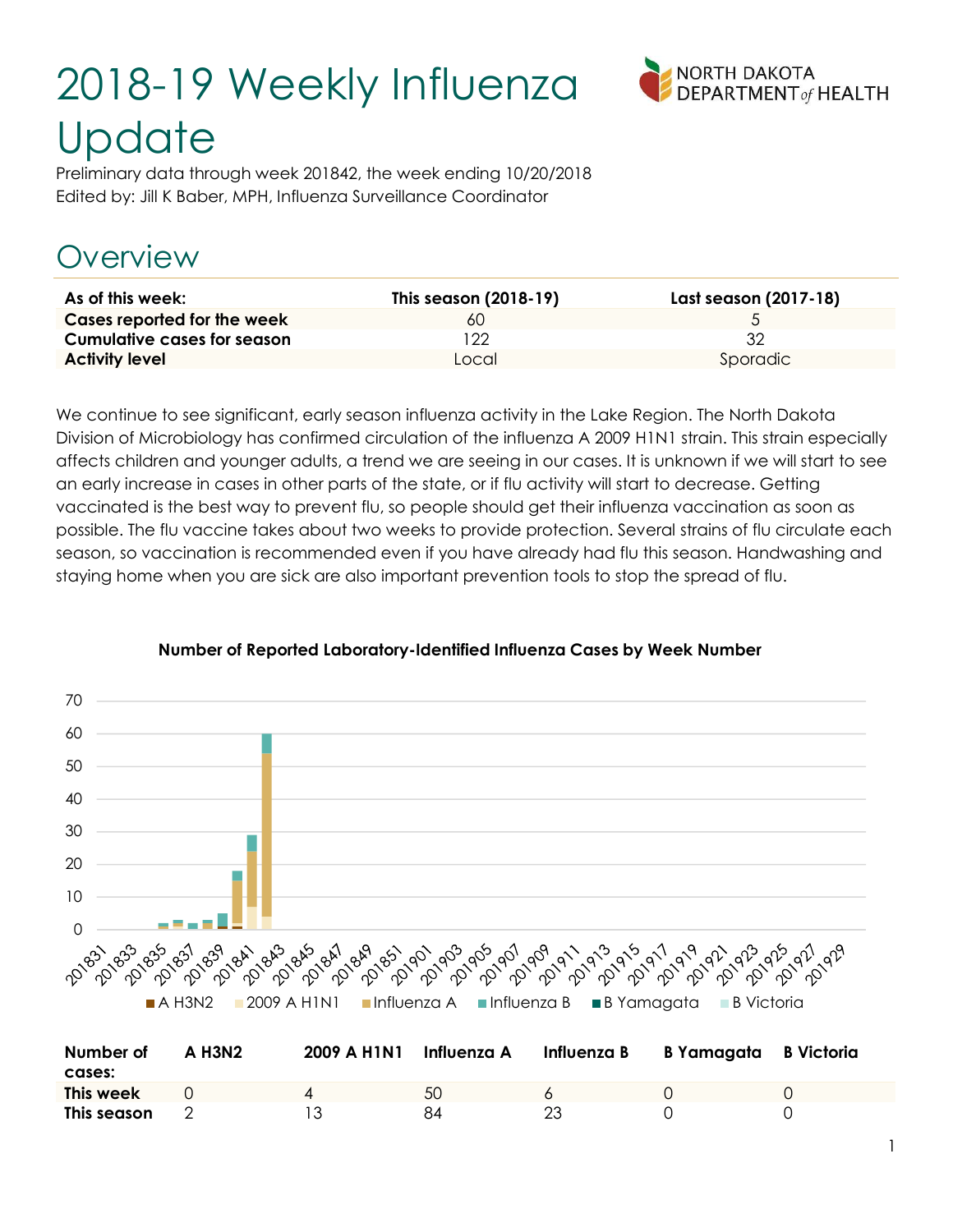Laboratory-confirmed influenza is a reportable disease in North Dakota. Influenza "cases" include people that have tested positive for influenza in a healthcare setting. It does not include people with influenza who did not seek healthcare, or who were diagnosed without a lab test, which is common. The true number of people with influenza in North Dakota is underrepresented, but case data allows us to see where and in what populations influenza is circulating. It also provides context regarding how the current season compares with previous seasons. Find more information about cases on www.ndflu.com.









Powered by Bing © GeoNames, Navteq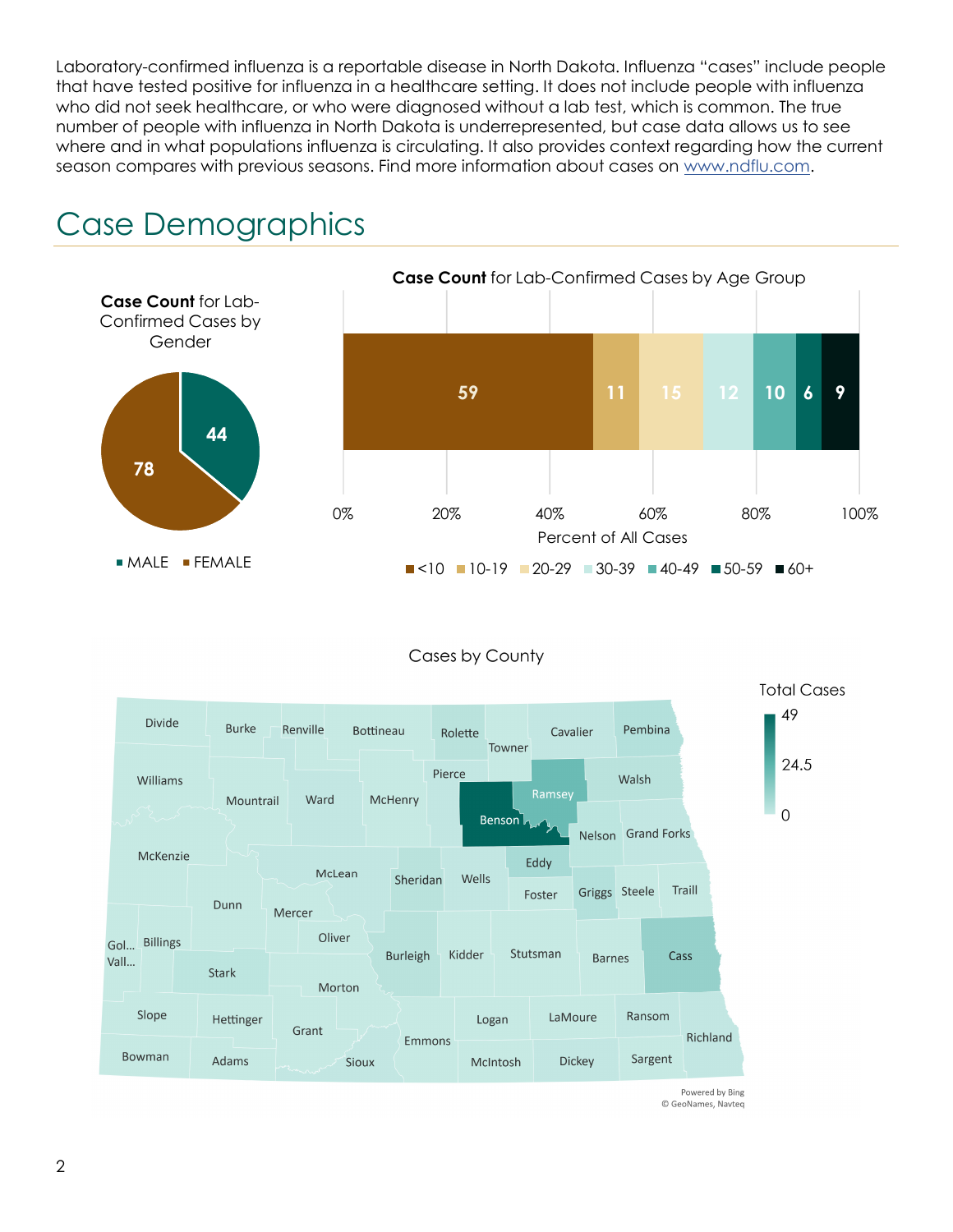# **Outbreaks**

During the influenza season, influenza outbreaks are common anywhere people gather, including schools, child care centers, and health care facilities. Outbreaks of influenza or influenza-like illness may be reported to the NDDoH. The following outbreaks have been reported this season:

| Setting                                               | Number of outbreaks | Identified pathogens     |
|-------------------------------------------------------|---------------------|--------------------------|
| Long Term Care, Basic Care,<br><b>Assisted Living</b> |                     | 1 flu A/flu B; 1 unknown |
| <b>Schools</b>                                        |                     |                          |
| <b>Child Care Centers</b>                             |                     |                          |

## Surveillance Programs

In addition to case reporting, the NDDoH uses a variety information sources to fully describe of what is happening during the influenza season.

#### **Hospitalizations**

This season, the NDDoH has introduced a new influenza hospitalization surveillance program. Select North Dakota hospitals report the number influenza-related hospitalizations weekly to the NDDoH. Because this surveillance methodology is new, hospitalization numbers this year may not be comparable to previous years.



| Total number of          |   |  |  |
|--------------------------|---|--|--|
| <b>Hospitalizations:</b> |   |  |  |
| This week                |   |  |  |
| This season              | 4 |  |  |

Total number of deaths for the

Pneumonia 75 Influenza 0

season:

#### **Deaths**

Data on pneumonia and influenza deaths is obtained from Vital Records and based on the cause of death listed on the death certificate.

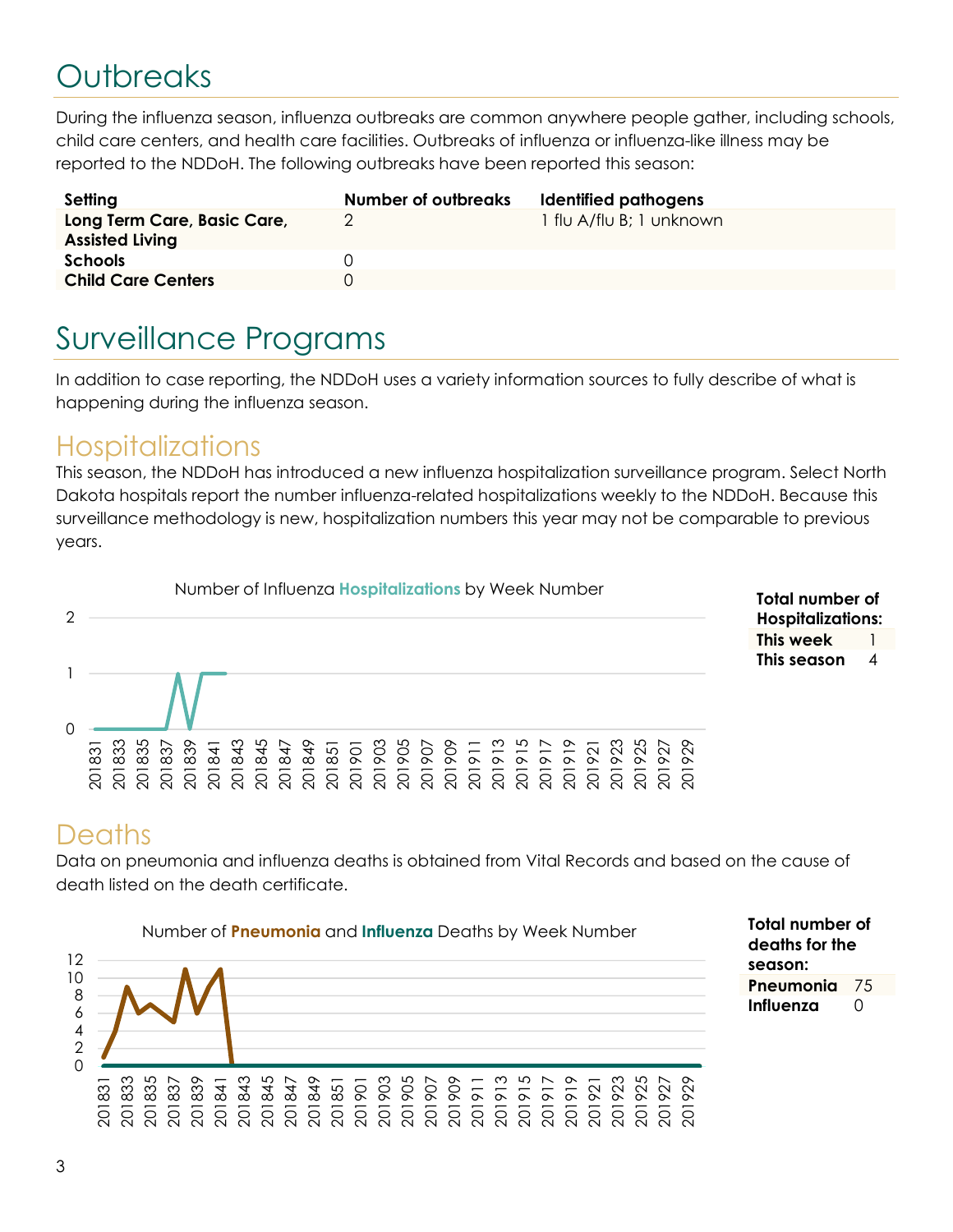#### Outpatient Influenza-like Illness

The NDDoH participates in the national U.S. Outpatient Influenza-like Illness Surveillance Network (ILINet). Data from participating outpatient providers in North Dakota are pooled to create a state-wide estimate for the weekly percent of healthcare visits due to influenza-like illness (ILI). Patients presenting with a fever of 100ºF or greater and a cough and/or sore throat are considered to have ILI. Percent ILI that exceeds the regional seasonal baseline of 1.3% is considered "seasonal level" ILI. For more information on state and national ILINet data, see FluView Interactive.



### Sentinel Laboratory Data

The NDDoH receives influenza and RSV testing data from participating sentinel laboratories across the state. The total number of positive tests and the total number of tests conducted are reported and used to create a state-wide percent positivity statistic. For influenza, percent positivity of 10% or greater indicates "season level" influenza activity.

 $201842$   $0.84\%$  7 10 6 3 3 3 3434

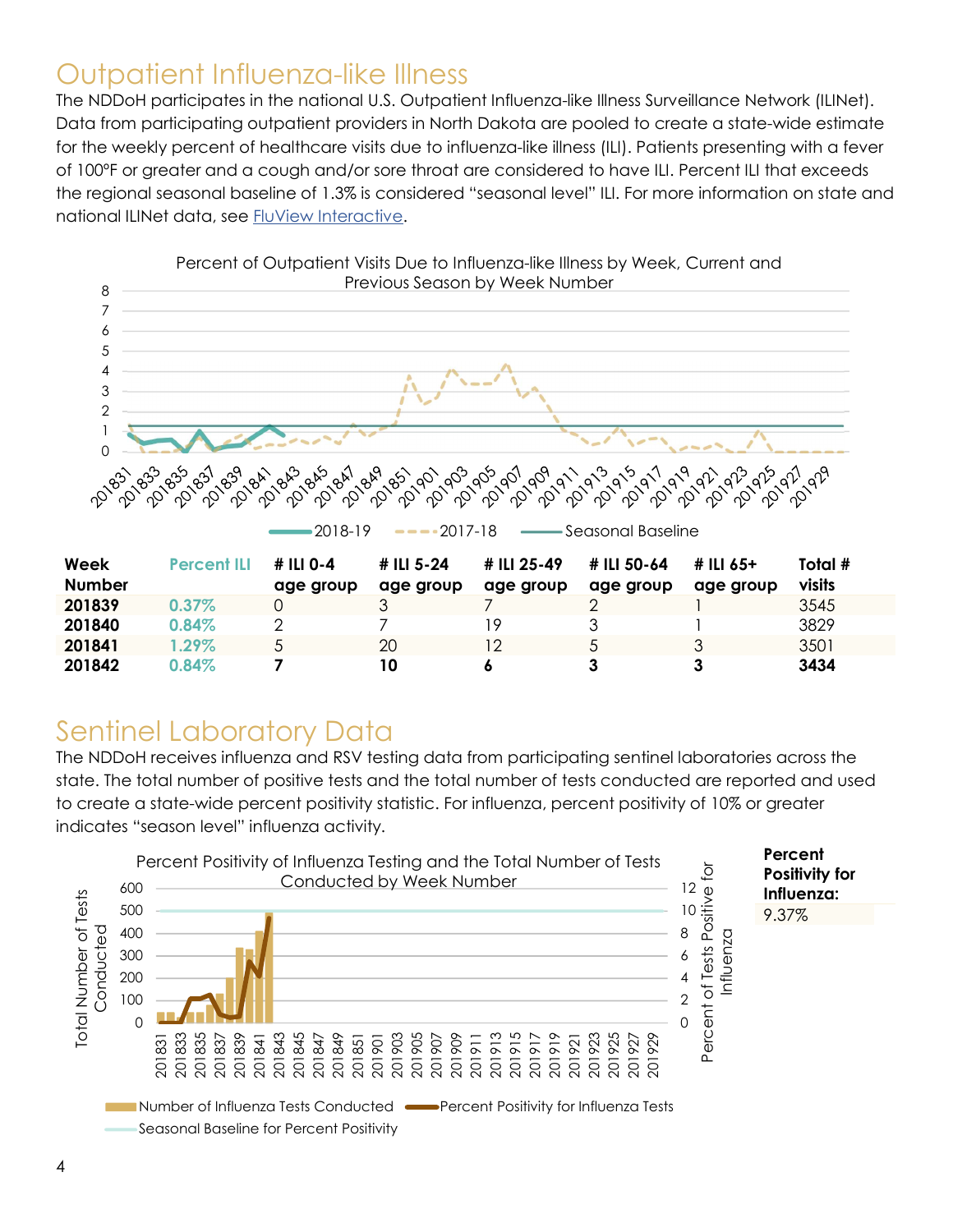

#### School Absenteeism

During the influenza season, increases in school absenteeism data can be used as an early indicator for influenza circulation. The NDDoH received absenteeism data from a majority of schools in the state. Data here include absences for all reasons.



# Multi-season Comparison